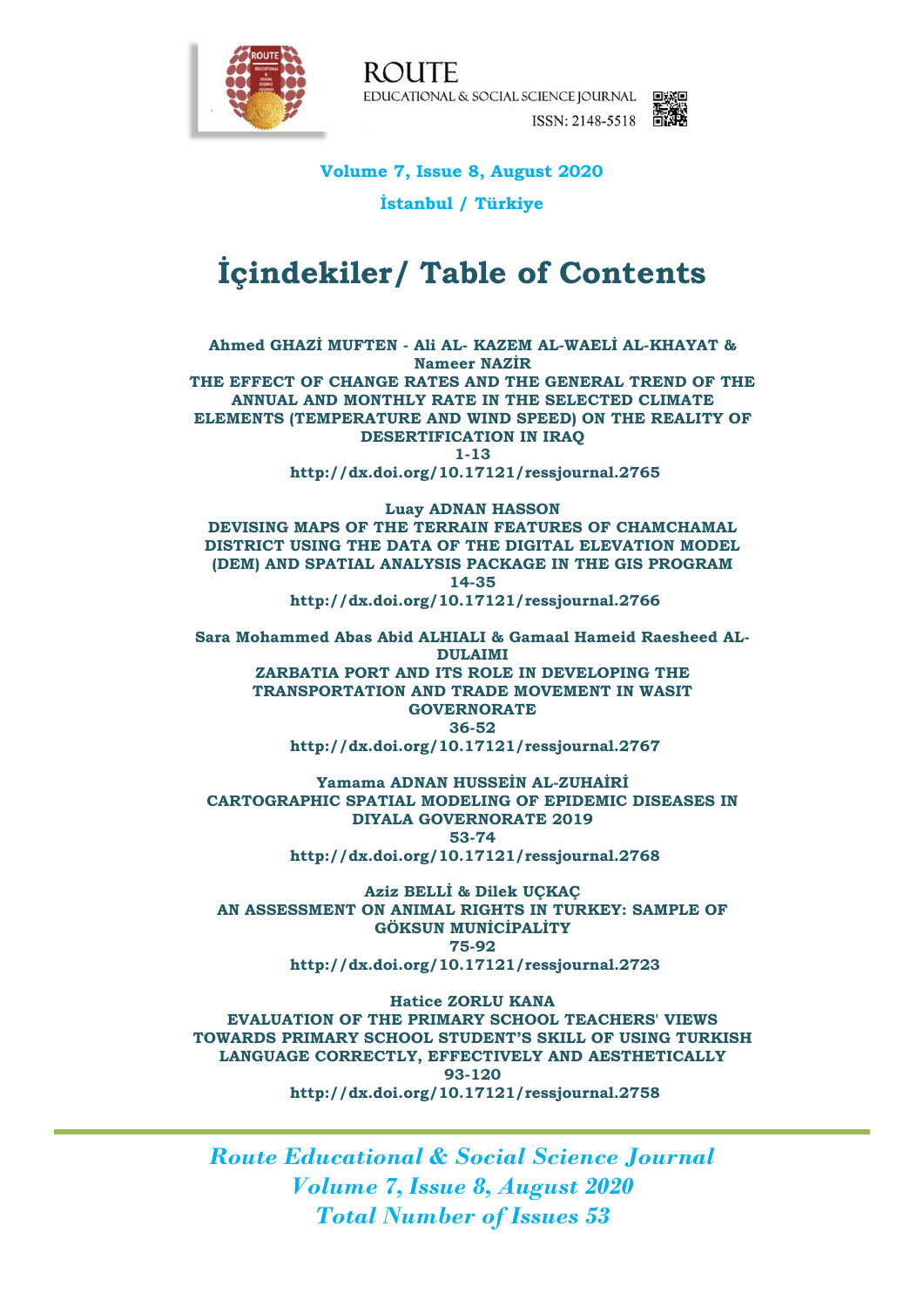

**ROUTE** EDUCATIONAL & SOCIAL SCIENCE JOURNAL ISSN: 2148-5518



### **Volume 7, Issue 8, August 2020**

**İstanbul / Türkiye**

**Hacı ÇİÇEK THE NATURE AND COMPRISING SIZE OF THE WORLD "FATWA" IN THE CONTEXT OF THE ARABIC LANGUAGE AND LITERATURE 121-131 http://dx.doi.org/10.17121/ressjournal.2741**

**Ayça AVCI & Tekin DOĞAN QUALIFICATIONS OF DIGITAL AGE MUSIC TEACHERS AND STUDENTS 132-154 http://dx.doi.org/10.17121/ressjournal.2740**

**ZÖHRE SERTTAŞ & Mukaddes SAKALLI DEMİROK INVESTIGATION OF PRESCHOOL CHILDREN'S STORY BOOKS COMPATIBLE WITH VISUAL DESIGN PRINCIPLES 155-170 http://dx.doi.org/10.17121/ressjournal.2702**

> **Mustafa Levent YENER VOCABULARY OF SHEYHU'L-ISLAM YAHYA 171-181 http://dx.doi.org/10.17121/ressjournal.2764**

**Nahla Hafidh JAWAD EVALUATION OF THE EDUCATIONAL PROCESS FACING STUDENTS IN THE SUBJECT OF STATISTICS CONCERNING SCIENTIFIC COLLEGES FROM THEIR POINT OF VIEW 182-198 http://dx.doi.org/10.17121/ressjournal.2769**

**Kadhim Kh. Abdul WAHID & Basheer I. AL-TAIF THE ROLE OF STATISTICAL TREATMENT IN ANALYZING THE EFFICIENCY OF THE COMMERCIAL STREETS OF BAGHDAD NEIGHBORHOODS THE MUNICIPALITIES OF AL-MANSOUR AND AL-GHADEER: A COMPARATIVE STUDY 199-220 http://dx.doi.org/10.17121/ressjournal.2770**

**Sajjad Baqer KADHIM SOCIAL VALUES BETWEEN ISLAMIC, CAPITALIST, AND MARXIST THOUGHT: A COMPARATIVE STUDY 221-236 http://dx.doi.org/10.17121/ressjournal.2771**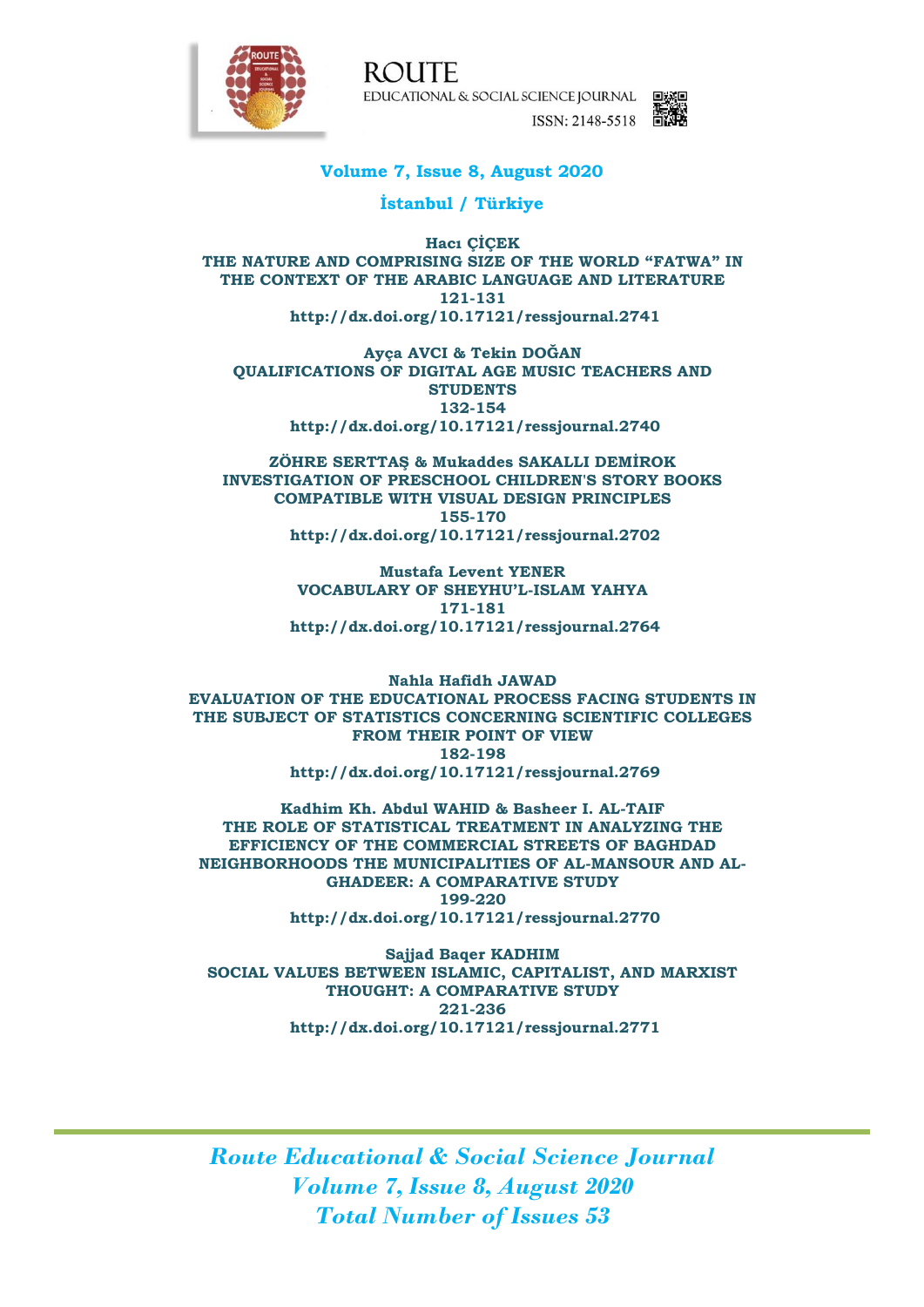

**ROUTE** EDUCATIONAL & SOCIAL SCIENCE JOURNAL EXE ISSN: 2148-5518



#### **Volume 7, Issue 8, August 2020**

**İstanbul / Türkiye**

**Kurdia Ahmed HASSAN KINETIC IMAGING IN QURANIC DISCOURSE – MATERIAL (ASCENSION) AS AN EXAMPLE. AN AUDIO STUDY 237-256 http://dx.doi.org/10.17121/ressjournal.2772**

**Rahma TERBECHE EXPLOITATION OF THE WAKFS REAL ESTATE DIRECTED FOR INVESTMENT – CONDITIONS AND METHODS 257-275 http://dx.doi.org/10.17121/ressjournal.2773**

**Imane BOUGUERRA & Hadj Moussa MANSOURI APPLICATIONS OF ARTIFICIAL INTELLIGENCE AND MACHINE LEARNING IN NATURAL DISASTER RISKS MANAGEMENT 276-291 http://dx.doi.org/10.17121/ressjournal.2774**

**Ayoub Mohamed JASSIM ECONOMIC HUBS IN THE SHADOWS AND INTERPRETATION OF THE HOLY QURAN 292-321 http://dx.doi.org/10.17121/ressjournal.2775**

**Efhaam Ghlleb ABD-ALTEEF AN LUXURY AND CEVAGANEXTRATHE OF ASPED OF UMAYYAD THE TATES 322-339 http://dx.doi.org/10.17121/ressjournal.2776**

**Amul Muhammad Eabd Alkarim ALEBDALLH & Khalid Nagaland lactate ALMALIK TEXTUAL INTERCONNECTION IN SURAH AL-DHARIYAT 340-357 http://dx.doi.org/10.17121/ressjournal.2777**

**Thamer Najm ABDULLAH THE DISCIPLINARY SYSTEM FOR FACULTY MEMBERS A COMPARATIVE STUDY OF IRAQI LAW AND THE EGYPTIAN 358-377 http://dx.doi.org/10.17121/ressjournal.2778**

**Soulaf BOUHARATI CHARACTERISTICS OF THE STYLE IN THE ARAB MAQAMAT BADI AL-ZAMAN AL-HAMDHANI AS A MODEL 378-393 http://dx.doi.org/10.17121/ressjournal.2779**